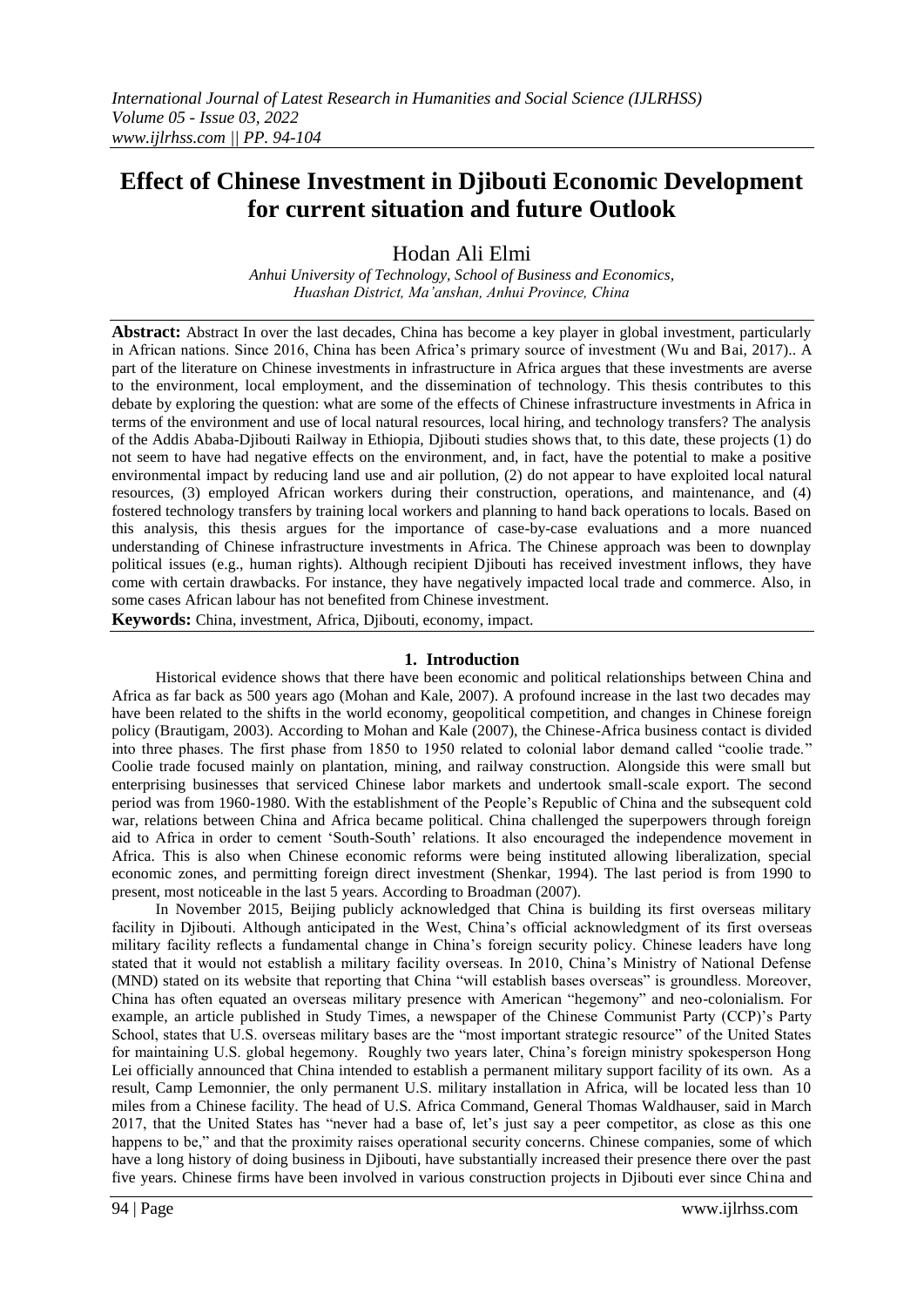*www.ijlrhss.com || PP. 94-104*

Djibouti established diplomatic relations in 1979. These projects have included the rehabilitation of the People's Palace and the construction of the presidential palace, the National Bank of Djibouti, the Ministry of Foreign Affairs building, stadiums, and schools. Chinese firms are now financing and constructing much larger and more expensive infrastructure projects in Djibouti as part of a broader search for new markets abroad in response to slower growth at home. Specifically, Chinese companies have built three major projects integral to Djibouti's efforts to spur economic growth by transforming itself into a regional commercial hub. These projects are the Doraleh Multipurpose Port, the Ethiopia-Djibouti Railway, and the Ethiopia-Djibouti water pipeline.

### **1.2 Research background**

This research contributes to the debate over the implications of Chinese infrastructure investments in Djibouti by exploring the effects of these investments in terms of the environment and use of local natural resources, local hiring, and technology transfers, which refers to the dissemination of new technologies from investor to recipient country. This thesis is informed by the analysis of the Addis Ababa-Djibouti Railway in Ethiopia and Djibouti and the Abuja Kaduna Rail Line in Nigeria as case studies, as these projects represent two large-scale Chinese investments in infrastructure in East and West Africa, respectively. On the one hand, the Addis Ababa-Djibouti Railway is the first fully electrified cross-border railway in Africa. On the other hand, the Abuja-Kaduna Rail Line connects the capital city with the commercial center of Nigeria, the most populous country in Africa. Djibouti is a country in the Horn of Africa, which has a significant location at the Indian Ocean entrance to the Red Sea (Marks 1974). Its maritime coastline lengthens 370 km (IMF 10 2012) which has a powerful influence over the oil tanker trade plying in the Indian Ocean (Marks 1974). Its economy is based mostly on the port of Djibouti, which is expanding its transportation and utilities infrastructure to impose its strategic location as a shipping area and host to military bases of certain countries (Marks 1974; IMF 2012; Styan 2013; IMF 2017). These features provide Djibouti a strategic position with major socioeconomic and political advantages at the regional and international arena and its modern economy is based on rents originating from the international port of Djibouti (IMF 2012). As a result, the country's strategic position and economic sources mostly stem from its port income, military revenues and foreign aid (ibid).

#### **1.3 Problem Statement**

China views Djibouti as a gateway to the region and it has become a key focus of China's trade and economic strategy in Africa. Being a war-free country with relatively stable political situation has made Djibouti an ideal regional base for Chinese investors to expand their business in Africa. Currently China offers favorable loans to Djibouti, builds hospitals and schools for less developed areas, sets up malaria prevention and control centers as well as sends volunteers to train the locals. The Djibouti port has been granted landing rights in several cities in China and is now operating direct flights to Hong Kong (China) and Guangzhou in Southern China from Djibouti, Chinese investment has deep effect on different sectors of Djibouti Therefore this study will seek to determine effect of Chinese investment in Djibouti economic development for current situation and future outlook.

#### **1.4 Research Objectives**

### **1.4.1 General Research Objective**

This study will seek to determine effect of Chinese investment in Djibouti economic development for current situation and future outlook

### **1.4.2 Specific Research Objectives**

- The specific objectives of this study were to
- 1. To identify the effects of China foreign direct investment on social and economic development of Djibouti
- 2. To explore the effects of China Aid on social and economic development of Djibouti
- 3. To ascertain the effects of China economic cooperation on social and economic development of Djibouti

#### **1.5 Research Hypothesis**

#### **1.5.1 General Research Hypothesis**

This study will guide by the general hypothesis there is a significant effect of Chinese investment in Djibouti economic development for current situation and future outlook.

#### **1.5.2 Specific Research Hypothesis**

This study was guided by the following specific research hypothesis.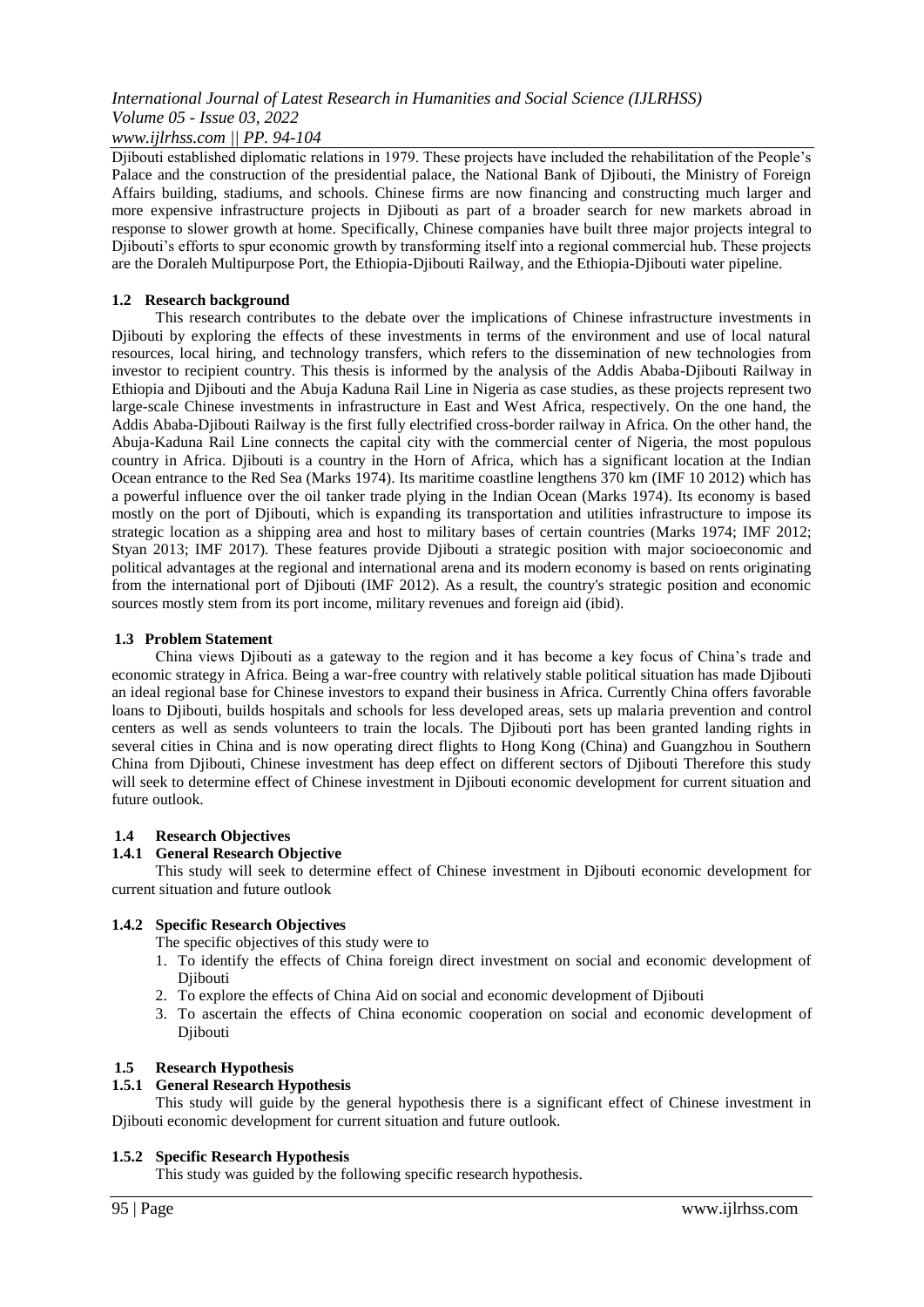*www.ijlrhss.com || PP. 94-104*

There is a significant effect of China Aid on social and economic development of Djibouti.

#### **1.6 Research Questions**

### **1.6.1 General Research Question**

The general research question in this study was to answer What is the effect of Chinese investment in Djibouti economic development for current situation and future outlook?

#### **1.6.2 Specific Research Question**

The study was the answer the following research questions: What was effects of China foreign direct investment on social and economic development of Djibouti

### **2. Literature review**

Government officials of Djibouti are very optimistic about long-term returns of foreign investments. The Vision Djibouti 2035 presumes the creation of more than 200,000 jobs by 2035, and reduce the unemployment rate to 10%. Since the construction of the zone started in July 2018, there is still time for getting the expected result from this investment, which grounded around creating employment for the country's youth. However, some kind of speculations on long-term results of new trade zone in terms of employment can be made. 2012 IMF Report was observing that reason behind remaining poverty and high unemployment rates is that underdevelopment of sectors with high employment potential such as fishing, tourism, and telecommunications. If the future investment projects are not able to create employment in these sectors and rather it only generates jobs which employ high-skilled and foreign labor, the government's optimism would fail even in the long-run. As a result, without sustaining the aim of employment creation for Djibouti's people, this free trade zone will only function on behalf of China. The new free trade zone is not the only investment China has made in Djibouti. It finances ports, train lines and dams with billions in loans. It develops and finances these infrastructure projects by its state-owned institutions and provides high amounts of credits to the government of Djibouti. Manek (2019).

notes that most of Djibouti's economy relies on Chinese credit, and even the finance minister Moussa Dawaleh emphasized: "the railway (Addis Ababa-Djibouti Railway) wouldn't exist in its current form without a massive infusion of Chinese loans" (cited from Manek 2019). While 32 percent of the external debt was held by the central government at the end of 2016, 68 percent consisted of government-guaranteed debt of public enterprises - 77 percent of which was owed to China's Exim Bank (IMF 2017) China Exim bank's loans are not equally generous at all and interest rates to vary in different projects. In respect to this, the most expensive loan for a major investment project has been taken for the construction of Ethiopia-Djibouti Railway with a highinterest rate. China has put an overemphasis on this project. Speaking of the Ethiopia-Djibouti railway line, the Chinese ambassador last year stated that the railroad was "built with Chinese standards and technology".

#### **3. Effects of China Aid on Social and Economic Development of Djibouti**

China has granted a high number of financial aids to Djiboutian government - particularly after the first overseas military base of China has been opened in Djibouti in 2017 (Ben Blanchard). Even though, the official data of the received aid is not revealed to the public, it is estimated that billions of dollars were granted in finance from China and that fueled concerns about 'rogue aid' which refers to the non-transparent and selfinterested aid that is given to the developing world (Shen 2019, 206). Obviously, in the case of Djibouti, not only non-transparent nature of the negotiation process on granted aids but also the combination of aid with more commercially oriented financing by Chinese Geo-economic strategies overlap with the concept of rogue aid. As for why, China deliberately mixes aid with other economic tools such as direct investment, service contracts, labor cooperation, and trade deals to maximize the viability and flexibility of its assistance (Shen 2019, 208). So, essentially, China gets more benefits than it grants to Djibouti in the long run and that situation also reminds the term of "revolving credit" which is used by Nkrumah to identify the profit-oriented use of foreign aid as an economic instrument of penetration.

#### **3.1 Effects of China Economic Cooperation on Social and Economic Development of Djibouti**

Djibouti is a country in the Horn of Africa, which has a significant location at the Indian Ocean entrance to the Red Sea (Marks 1974). Its maritime coastline lengthens 370 km (IMF 10 2012) which has a powerful influence over the oil tanker trade plying in the Indian Ocean (Marks 1974). Its economy is based mostly on the port of Djibouti, which is expanding its transportation and utilities infrastructure to impose its strategic location as a shipping area and host to military bases of certain countries (Marks 1974; IMF 2012; Styan 2013; IMF 2017). These features provide Djibouti a strategic position with major socioeconomic and political advantages at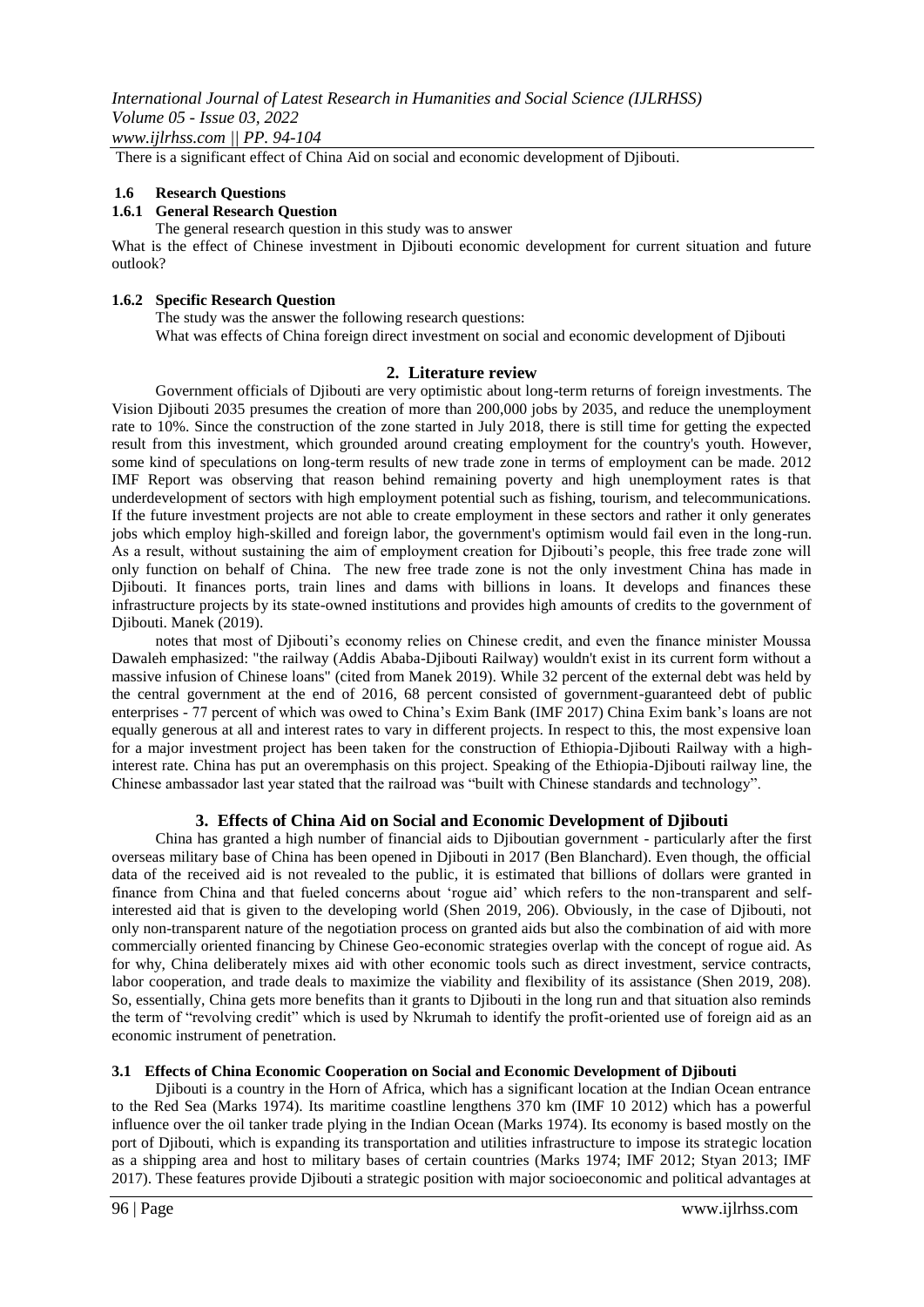### *www.ijlrhss.com || PP. 94-104*

the regional and international arena and its modern economy is based on rents originating from the international port of Djibouti (IMF 2012).

As a result, the country's strategic position and economic sources mostly stem from its port income, military revenues and foreign aid (ibid). Djibouti is the neighbor of land-locked Ethiopia and these neighbors have close economic ties. The government of Djibouti expects to boost these economic gains by 'Vision Djibouti 2035' through aiming at transforming the country into a middle-income economy, and a logistics and commercial hub for the whole of East Africa (IMF 2017). According to IMF (2017), the ambitious increase in infrastructure investment, which was mostly debt-financed, contributed to a favorable outlook for Djibouti. IMF (2017) also saw Djibouti in a high risk of debt- distress and emphasizes the need for establishing debt sustainability and to adopt a public debt law. Public external debt of the country raised from 50 to 85% of GDP from 2014 to 2016 (IMF 2017).

### **4. Research ideas and Methodology**

This study will draw from both primary and secondary sources of information. Primary data will be derived from interactive interviews and administration of questionnaires from Djibouti Official in the Ministry of trade and foreign affairs, China officials in their Embassy in Djibouti, a focused interview from the China embassy in Djibouti. Secondary data will be sourced from a collection and review of published and unpublished material, journals, academic papers and periodicals. These will be taken through intensive and critical analysis methods and techniques that were employed to solve the research problem, it describes the research design, population and sampling, and the data Collection methods and analysis techniques that were used in the study. It also describes the Validity and reliability control techniques that were used as well as ethical matters that will be considered in the study.

### **5. Innovation and Deficiencies**

#### **5.1 Innovation of the study**

This study was provided recommendations both Djibouti and China government for the investment to address the effect of Chinese investment in Djibouti economic development for current situation and future outlook. Results from this study would also contribute to baseline information on the students who is making studies for this field. In addition, the finding of this study contributed to efforts of the National Strategy for Growth and Reduction of Poverty (NSRGP) with particular reference to investment in sectors such as road building, airport, ports and railway. The purpose of this research project is contributed to not only existing information but adding knowledge valuable to policy makers to make sound and objective decisions hence tangible policies. It also seeks to elucidate on the effects of trade, Foreign Direct Investment and Aid on social and economic welfare of the people of Kenya especially the small-scale traders. The findings are crucial in understanding trends that trade, investments and Aid take in Kenya. The findings further will form important knowledge beneficial to both local, foreign investors, policy makers and the Government. Policy makers will be able to come up with 9 sound policies that will enhance trading environment, attract more private capital and more foreign investors.

#### **5.2 Deficiencies**

Deficiencies of the Research It are envisioned that one of the limitations was in collection of primary data especially in the Embassy owing to security challenges and getting the respondents. The data collected may also be open to biases and inaccuracies given that result from case studies is generally difficult to repeat.

#### **6. Historical Review on China's Direct Investment in Djibouti**

#### **6.1 Chinese historical economic development**

China's economic and military engagement with Djibouti has been steadily increasing since 2009. There are several reasons why Beijing is expanding its economic and military presence in Djibouti. Chinese companies, some of which have a long history of doing business in Djibouti, have substantially increased their presence there over the past five years. Chinese firms have been involved in various construction projects in Djibouti ever since China and Djibouti established diplomatic relations in 1979. These projects have included the rehabilitation of the People's Palace and the construction of the presidential palace, the National Bank of Djibouti, the Ministry of Foreign Affairs building, stadiums, and schools.13 Chinese firms are now financing and constructing much larger and more expensive infrastructure projects in Djibouti as part of a broader search for new markets abroad in response to slower growth at home. Specifically, Chinese companies have built three major projects integral to Djibouti's efforts to spur economic growth by transforming itself into a regional commercial hub. These projects are the Doraleh Multipurpose Port, the Ethiopia-Djibouti Railway, and the Ethiopia-Djibouti water pipeline. Djibouti is a crucial country for China because it based its only sustained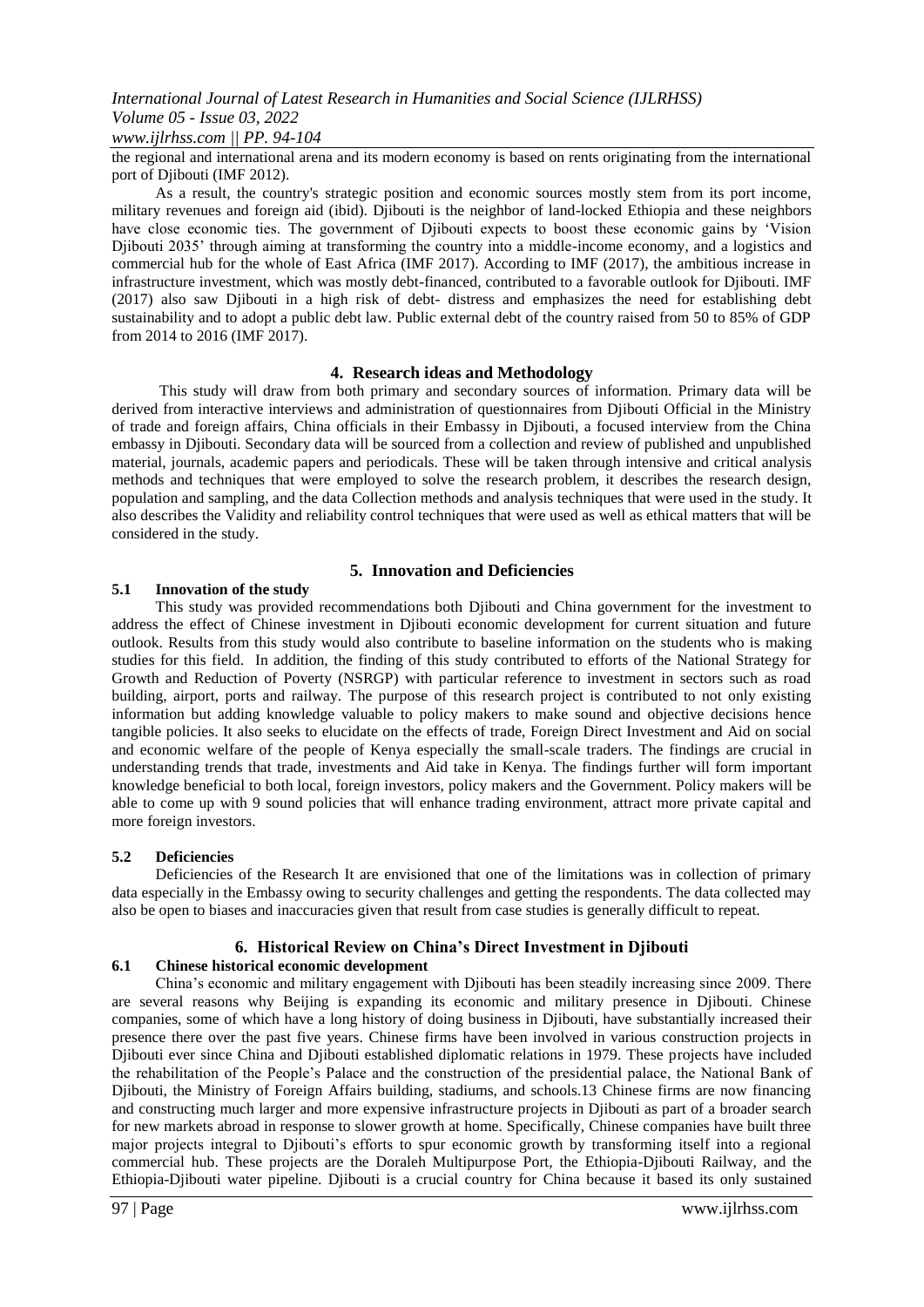### *www.ijlrhss.com || PP. 94-104*

direct military base in Djibouti. This became the first major instance in which China has established security forces outside its sovereign territory for protecting Chinese national interests (Styan 2013). According to CNA report, China's naval support facility in Djibouti will have the capacity to support counter-piracy, intelligence collection, non-combat evacuation operations (NEOs), peacekeeping operations (PKO) and counterterrorism operations (2017). Booz-Allen (2005) coins the notion of "String of Pearls" in their report on "Energy future of Asia" and they refer to the projection that China would try to expand its naval presence throughout the Indian Ocean Region by building maritime infrastructures in crucial states throughout the region and it is argued that Chinese presence in Djibouti is another pearl that is added to the Chinese "String of Pearls" (Saffee, 3-4). As for why, even though there are no noteworthy natural resources Djibouti's location is its most prized asset strategic given that it is on the strait of Bab Al-Mandeb, between the Gulf of Aden and the Indian Ocean (NKC African Economic, 5). "The strait is a critical maritime energy transport artery through which pass 3.8 million barrels of crude oil per day" (Collins & Erickson 2015).

### **6.2 Chinese trade development in Djibouti**

The significant for China's trade, by 2008, it is estimated that roughly 40 percent of all Chinese imports passed through this waterway on the way to the Chinese mainland (CNA Report, 20). According to the report of RAND Cooperation (2018), in the economic activities which are carried out by publicly owned enterprises and state-backed finance institutions, China has always opted for government-to-government level non-transparent negotiations and inclined to establish strong connections with political elites by using various economic tools such as investment, aid and trade. Then, ultimately, Chinese government used the influence of those political elites to win contracts. Accordingly, political elites obtained loans from China and produced deliverables without making politically tough decisions such as economic reforms or elimination of subsidies which might be asked by Western donors or international financial institutions. All of the benefits from those investments also tended to be used by, unsurprisingly, the political elites; and in return, elites have been strong supporters of the Chinese investments (RAND, 177; CNA, 42). Large-scale investment projects have mostly produced profits for local business elites and provided income to government and served to the political survival of its officials. However; it lacked to open an employment area to ordinary citizens. Consequently, African elites have always supported the presence of Chinese in the country, while ordinary citizens observed Chinese involvement in economy as benefitting mainly the powerful upper income group but not themselves (RAND, 177). People mostly attributed in the transparency of the processes of negotiations to corrupt activities. Accordingly, like most of the African countries, inequality has remained high and may be increased in Djibouti; particularly in the last decade, growth has not been inclusive and has mostly benefited the upper bracket of the income group, while the poorest brackets have become poorer in relative terms (IMF, 13). So, cooperation with China could not contribute to the overall welfare of the country.

### **6.3 current statuses on China's direct investment in Djibouti**

In currently China is play active role in direct investment in Djibouti,the ports in Djibouti consist of several facilities surrounding the Gulf of Tadjoureh, which cuts into the east African coastline just southwest of the Bab al-Mandeb. Several of them were in place well before the Chinese appeared on the scene in 2013, and were formerly operated under an exclusive 2006 concession to the United Arab Emirates' firm Dubai Ports World (DPWorld), which Djibouti disputed beginning in 2012 and terminated in 2018 China's active development of Djibouti's transport sector has positioned Chinese firms to continue expanding their role in Djibouti's port- and military-base dependent economy.

Inland Transport Infrastructure Chinese firms have plans to develop extensive infrastructure to connect Djibouti's ports to key elements of the Ethiopian economy. This emerging transport network is fundamental to the long-term viability of Chinese investments in the Djibouti ports and free trade zone. These include rail, road, and pipeline networks extending westward to Ethiopia's capital, Addis Ababa, and southward to Ethiopian oil and gas fields, principally the Ogaden Basin. Some infrastructure has been constructed and put into operation, but much remains uncompleted. Railroads The Addis Ababa–Djibouti Railway is the flagship component of China's push to connect Djibouti with the Ethiopian economy. China Railway Group (CRG) and China Civil Engineering Construction Corporation (CCECC) built the railway connecting the Ethiopian capital to Djibouti between 2011 and 2016. Exim Bank furnished 70 percent of the capital for the Ethiopia segment of the line (\$2.4 billion out of the total \$3.4 billion). The remaining 30 percent was funded by the Ethiopian Government. 100 Fifteen percent of the Djibouti section, costing \$578 million, was funded by the Djibouti government, with the rest financed by Chinese banks. The 756 km rail project officially started commercial operations in January 2018, allowing freight transport from Djibouti's port to the Ethiopian capital. Some 90 percent of the total activity at Djibouti's ports is Ethiopian import or export trade.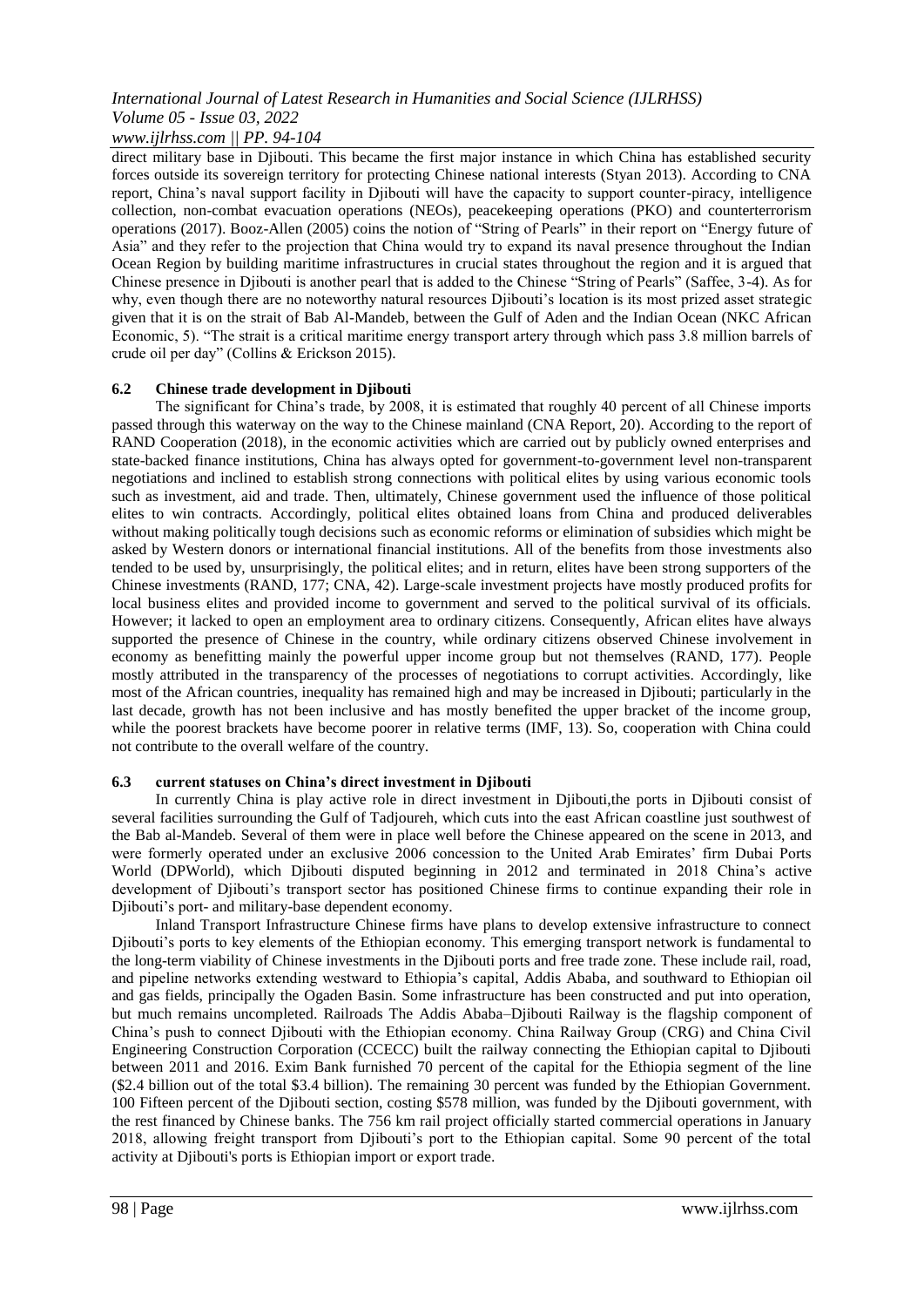#### **7. Analysis on the Motivation of China's Direct Investment in Djibouti 7.1 Theory of Combating on the Motivation of Developing Countries Direct Investment in Foreign Countries**

Beyond training their workers, firms can also increase their productivity by investing in capital goods and technologies. Wolf and Cheng (2018a) suggest that the expansion of the Chinese economy, together with other emerging economies, significantly reduces the price of capital goods for low-income countries where it has historically been too high. Consequently, China's growing investments in Africa can facilitate structural upgrading and empower building of industrial capacity. The collaboration also gives Africa increased bargaining power with other bilateral partners. However, they caution that the FDI-receiving countries should adopt robust and independent industrial policies to leverage for more technology transfer and capacity-building assistance. In comparison to trading with the OECD economies, Fu et al. (2015) found that trade with China yielded greater productivity effects on manufacturing firms in Ghana. The authors argue that internationalization via trade opens up effective channels for firms in African countries to achieve productivity progress. By engaging in the global production chain, local firms can better access advanced technologies, for example applying the imported machinery and equipment into local production, bringing technology embedded goods and services, getting technological assistance from foreign suppliers, as well as learning through disassembling the imported products. Therefore, high intensities of exports and imports between China and Ghana greatly contribute to the productivity increase of Ghanaian companies (Fu et al., 2015). 3 Total factor productivity measures output per unit of total inputs (typically capital and labor). Moreover, Fu et al. (2015) prove that trading with countries that share similar production capabilities stimulates stronger productivity effects because of the closer technological distance. Firm-level and trade-based industry level datasets from Ghana show that China and other emerging economies are likely to provide goods and services that are more accessible to local companies and thus allow them to upgrade their technological capability. Similar findings are highlighted by Darko et al. (2018). A smaller technological gap between China's capital goods and African production capacity would have the potential to make China's equipment more suited to the African market. Despite the technological gap being relatively small, as noted in the following sections, gaps between Chinese and African companies are still a major obstacle for knowledge transfer. Other studies find that increasing trade openness with China does not appear to result in the transfer of technology that increases firm-level productivity. In some instances, trade openness with China appears to have a negative effect on the total factor productivity3 of African firms (Elu and Price, 2010). Chinese FDI, on the other hand, appears in some instances to have a positive and significant effect on the growth of firm-level total factor productivity (Elu and Price, 2010). ice, 2010).

### **7.2 Analysis on the Motivation of Chinese Direct Investment in Djibouti**

One of the driving forces of Chinese engagement in Africa, namely the outward movement of Chinese firms and capital from the early 2000s onwards, is China's economic and political context. Here we review how it shapes Chinese outward investment, and thus the role played by the country in economic transformation in Africa and other regions. China's influence in Africa is closely related to China's own economic structure and transformation. Labor-intensive manufacturing sectors in China face pressures, mainly due to rising wages, informalization of labor practices and weakening of labor's power (Hou et al., 2017; Qi and Pringle, 2019). Growing labor costs in a slowing-down economy is the main driver for Chinese enterprises to invest in other developing regions like Africa. A survey of 640 manufacturing firms within China (Xu et al., 2017) confirmed that rising wages pressurized the industry to seek change urgently. However, researchers have different opinions as to how China's industrial transformation will impact the African continent. While Lin and Xu (2019) are optimistic that the unparalleled scale of relocation of Chinese manufacturing could foster Africa's industrialization, other studies contend that country-level constraints in Africa such as poor infrastructure are so daunting that most Chinese producers prefer other relocation destinations or alternative strategies like technology upgrading (Xu et al., 2017). Others point out that industrial relocation often takes place within China (Ang, 2018). DEGRP research also suggests that only a small portion of Chinese investments in Africa was motivated by relocating production capacity from China, and that most of the Chinese firms were new investments, often for the domestic market (Wolf and Cheng, 2018a; Tang 2019a; Xia, 2019a; 2019b). This confirms earlier findings by Kaplinsky et al. (2007). Comparing empirical evidence worldwide, Fu and Buckley (2015) point out that Chinese investments in lower-income countries has a positive and significant impact on their long-term economic growth, but the growth impacts vary as they are based on multi-dimensional complementary between Chinese investments and host country conditions, in terms of financing, knowledge, resources and the status of competition. Chinese investments contributed most significantly to economic growth in Africa and, to a lesser extent, in Asia, whereas the influence on Latin America was insignificant. As developing economies are often constrained by the lack of one or more inputs for production, complementary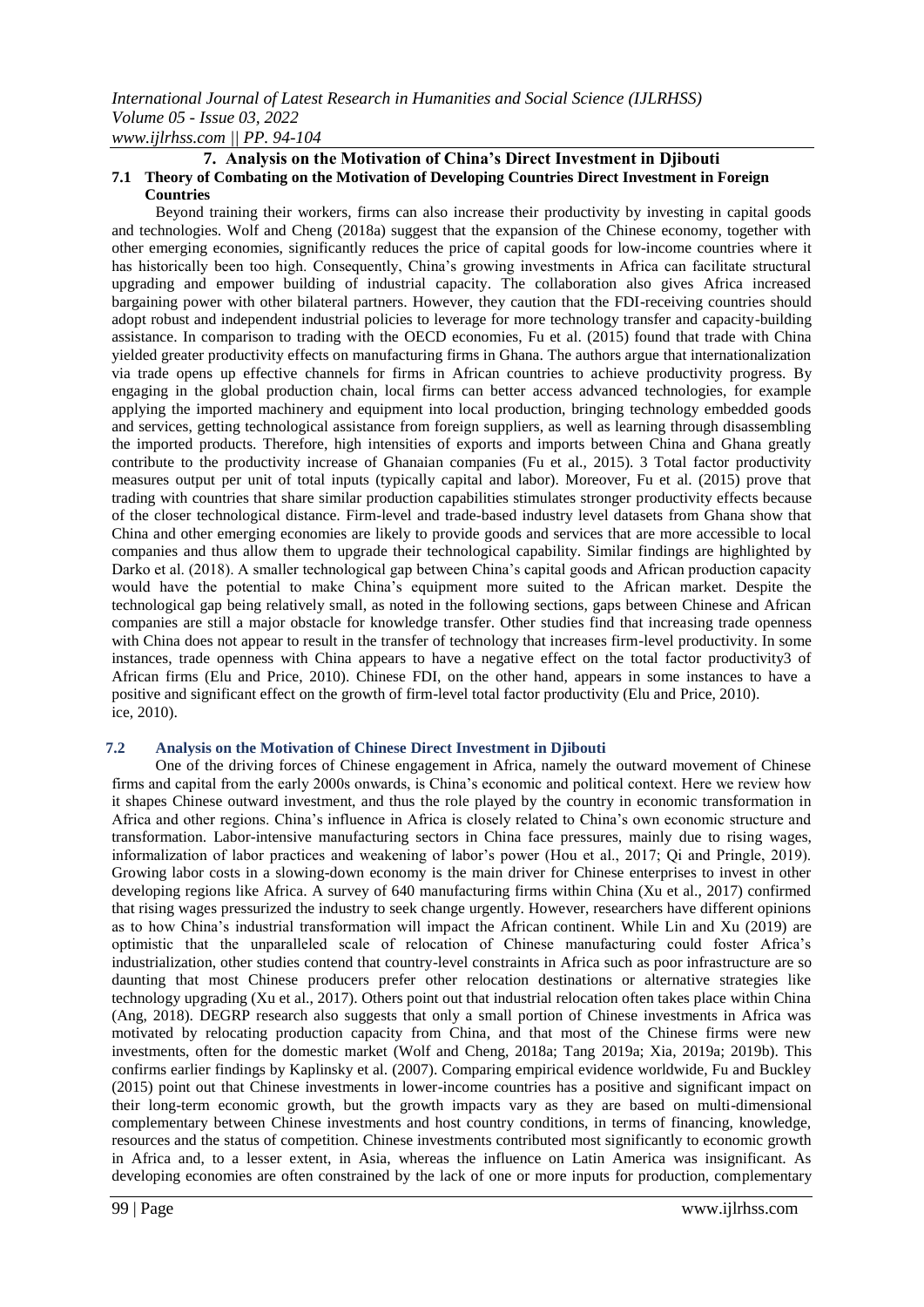### *www.ijlrhss.com || PP. 94-104*

investments can bring necessary productive factors so that the host countries can make use of other factors, for example labor, land or resources, to create effective productive capacity. The same study also looked at the impacts of Chinese projects in resource-rich and non-resource-rich countries. While the former can see an immediate fast growth created by collaboration with China in the short run, the growth effect of Chinese investments in the latter is even larger in the long run. This is because technologies and business models used by Chinese enterprises are more suitable for labor abundant countries than resource- or capital-rich ones (Fu and Buckley, 2015). Lo (2018) suggests that Chinese investments, unlike speculation-oriented capital from the highincome economies, primarily aim to promote productivity both domestically and in other low- and middleincome countries. Thus, the arrival of Chinese enterprises does not lead to financial exploitation of Africa, but enhances production capacity in the host countries. Yet, the positive impacts eventually depend on the extent and pace of China deepening its industrial capabilities as well as diversifying into productive sectors and activities up the industrial value chain.

### **8. Analysis on Economic Effects of Chinese Direct Investment**

### **8.1 Relevant the oretical models of investment in promoting economic growth**

### **8.1.1 Chinese model of investment**

According to Sautman and Hairong (2007), there are factors that made China's relationship with Africa distinctive. Other than aid and migration policies, the "Chinese model" of investment and infrastructure loans known as the "Beijing Consensus" is a very important approach that needs to be discussed. In Ramos's (2004) terms, it is a new attitude towards politics, development, and global balance of power. In general, it values the political and international relations concept of multilateralism, consensus and peaceful co-existence (Wenping, 2007). This approach contrasts with Washington consensus, a neo-liberal paradigm that takes into consideration democracy, good governance, and poverty reduction (Fine and Jomo, 2005- in Sautman and Hairong, 2007). The Chinese model of investment in essence brings economic growth objectives and foreign policy together guiding trade and invest decisions in Africa along with "no strings attached" financial and technical assistance (Zafar, 2007). Chinese bid competitively for resource and construction projects using investment and infrastructure loans. These loans are often advanced at zero or near-zero percent interest or allow for repayment in natural resources (Brautigam, 2003). For example, China offered US\$2 billion in aid for infrastructure projects, thereby securing a former Shell Oil block in Angola by outbidding an Indian proposal. In a similar case, a Chinese firm promised US\$7 billion in investments and rehabilitation of power stations to secure an oil area sought by western corporations (Alden and Davies, 2006). Many Africans view Chinese investment as different from the western investment. According to This Day (2005), the Chinese are not imposing the neoliberal package of reform usually required by the World Bank under its "conditionality provisions." Chinese aid by contrast comes without strings attached and is seen as supporting initiatives by African states to address development issues not solved by Western investment (Sautman and Hairong, 2007).

### **8.1.2 Chinese economic growth model impact**

Unlike their national leaders who are supportive of partnerships, China's increased presence in Africa has been questioned by several African scholars and societal organizations (Koning's, 2007). While some scholars see China's economic growth as a positive development model for the third world (Alden, 2005), others look more critically at China's behavior on the continent and sees its parallels to the neo-colonial past (De Lorenzo, 2007). We will use the Hood and Young (1981) model that evaluate multinational activity based on social, competitive, trade, etc. criteria. here are even more controversial points however. These are related to the trade, commerce, and social areas. According to Kaplisky and et al. (2007), in trade, especially Sub-Saharan Africa is impacted in two ways. One aspect is the competition in internal markets for domestically-oriented manufacturers, and another is competition in external markets from export-oriented industry. The balance of trade favors China as local industries and merchants have been hit hard by the flood of cheap Chinese wholesale and retail shops used to establish networks to sell goods (Alden, 2005, pp 156). Moreover, African producers cannot compete with Chinese companies even in African markets since Chinese manufacturers have low production cost and market prices (Tull, 2006). The use of Chinese labor, rather than local workers in Chinese sponsored projects in Ethiopia, Sudan and Namibia has been criticized locally (Alden, 2005). De Lorenzo (2007) also reiterates that, what is worrisome is the impact of Chinese competition on African enterprises and exports. In Nigeria, the imported textiles have forced local factories to close. However, South Africa is not affected as much because of temporary bilateral agreements between the governments that limit Chinese imports.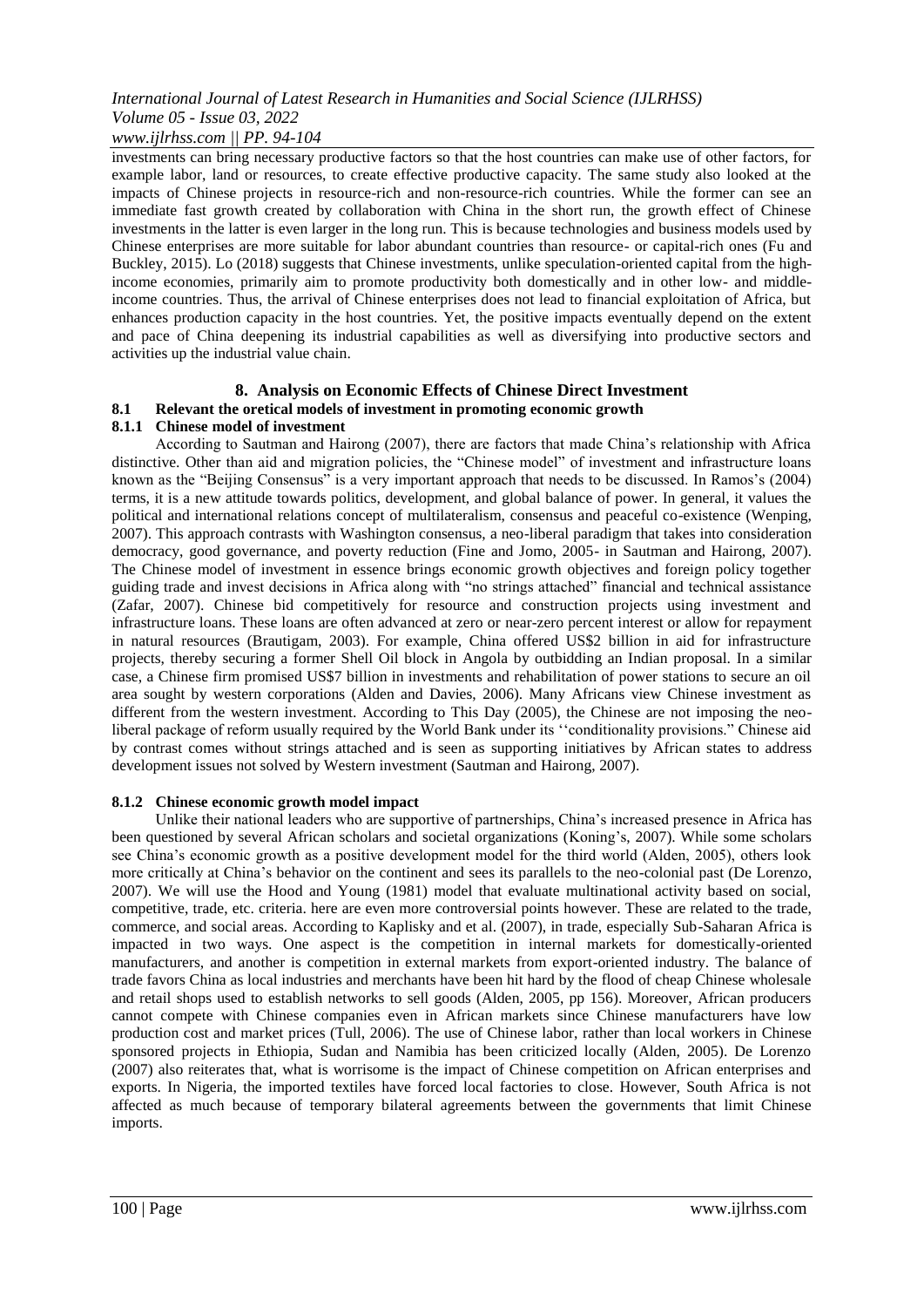*www.ijlrhss.com || PP. 94-104*

**8.1.3 Solo growth economic model impact** 

According to solo (1980), in its original form the eclectic model is based on three sets of advantages considered important by the firms. One, for MNEs to compete by producing in another country must have advantages specific to their ownership. While these advantages are considered competitive or monopolistic, it must be able to compensate for the cost of setting up and operating compared to the local competition. Two, it must be in the best interest of the firms that have ownership advantage to transfer resource within their own firms, rather than sell them or the right of use to foreign based enterprises. The third one is concern is ensuring that location of production is in the best interest of the firm. As pointed by Dunning (1980), "while, in the eclectic paradigm, the advantage or disadvantages of particular locations are treated separately from ownership advantage of particular enterprises, and the market for this advantage are internalized; the decision on where to site a mine, factory or office, is not independent of the ownership of these assets nor of the route by which they or their rights are transacted‖ (pp. 4). Additionally, as has been seen above, Chinese foreign policy aims are a critical determinant of its investment and foreign aid, since firms are not necessarily independent of the Chinese government. Investments by Chinese companies in Africa are advantageous to them because they face limited domestic and foreign competitors. But it faces greater risk since the general environmental conditions including political and economic are continuously changing. These factors, in addition to the absence of public goods needed to overcome government and market failure, are creating a unique situation that made it unattractive for other investors (Bartels, Alladina, and Lederer, 2009).

### **8.1.4 Chinese endogenous model impact**

In light of the above discussion one may contemplate, how the Chinese investment and policy towards Sub-Saharan Africa is affected by the global financial crisis. It is reasonable to begin this topic with a discussion of the world economy since that is where the ripple effect started. IMF (2009) reports indicate that the current financial crisis is global and the world is facing a deep downturn. The January 2009 report (IMF) of the World Economic Outlook projected, world economic growth to slow to less than 3.5 percent in 2008 to about 0.5 percent in 2009 before recovering in 2010. Similarly, growth is expected to fall in China and other emerging market economies from 6.25 percent in 2008 to about 3.25 percent in 2009 because of falling export demand, suppressed capital inflows, and lower commodity prices. Obviously, this economic climate will have direct impact on African economy considering "China is a major market, financier, investor, contractor, and builder as well as donor" nation (Wang and Bio-Tchane, 2008, p. 1). According to a report from Idun-Arkhurst and Laing (2007), although African economies were stagnant during the 1990s, during the last three years Africa has sustained steady growth. This growth has been driven by global demand for oil and raw material. Africa's output grew by estimated 5.5 percent in 2006 and projected to grow at 5.9 percent in 2007, but falling slightly to 5.7 percent in 2008. UNCTAD reports the global demand for raw materials has shown a twenty-five percent increase in FDI in Africa with \$39 billion invested in 2006 mainly in the extractive sector (Idun-Arkhurst and Laing, 2007). In the meantime, Chinese economy grew an average of 9 percent per year in the last 25 years and predicted to reach as high as 13 percent. The two-way trade between China and Africa has been growing. Wang and Bio-Tchane (2008), report that between 2001 and 2006 Africa's exports to and imports from China grew by an average of 40 percent and 35 percent. In dollar terms the increase was from US\$10 billion to US\$55 billion, making China the third largest trading partner after U.S and the European Union.

### **9. Challenge in China Direct Investment in Djibouti**

### **9.1 Economic Problems in Djibouti**

This city profile of Djibouti-city provides a basis for examining China's investments and its efforts to deploy the "Shekou Model" to Djibouti's historical context and its specific challenges. The urban space of Djibouti city was shaped by the colonial system, with the urban design serving as a tool to maximize the benefit and convenience of the colonizers. The colonial governors did not aim to increase public welfare, but to sow the seeds of ethnic conflict and social fragmentation. After independence, a period of weak governance produced an informal administration, in which monopoly interests combined with neo-liberal policies to maintain the city without a strong economic engine. With a very inconsistent relationship between a low level of industrialization and a large population, Djibouti-City mirrors a diverse routine in urbanism of the Third World. Although Djibouti was founded over 132 years ago, it has remained a profoundly impoverished city. In 2017, the official unemployment rate was 47 %, and 21.1 % of the population lived on less than US\$2.17 per day. Its Gini index is currently 41.6,28 which indicates severe economic inequality. The large amount of foreign aid might keep the country afloat temporarily, but does not cultivate self-reliant indigenous development. This knotty set of issues raises questions about the realism and suitability of Western-style economic "science." The failures of previous models turn our attention to seeking a locally appropriate model for development, rather than a universal model based on oversimplified ideas.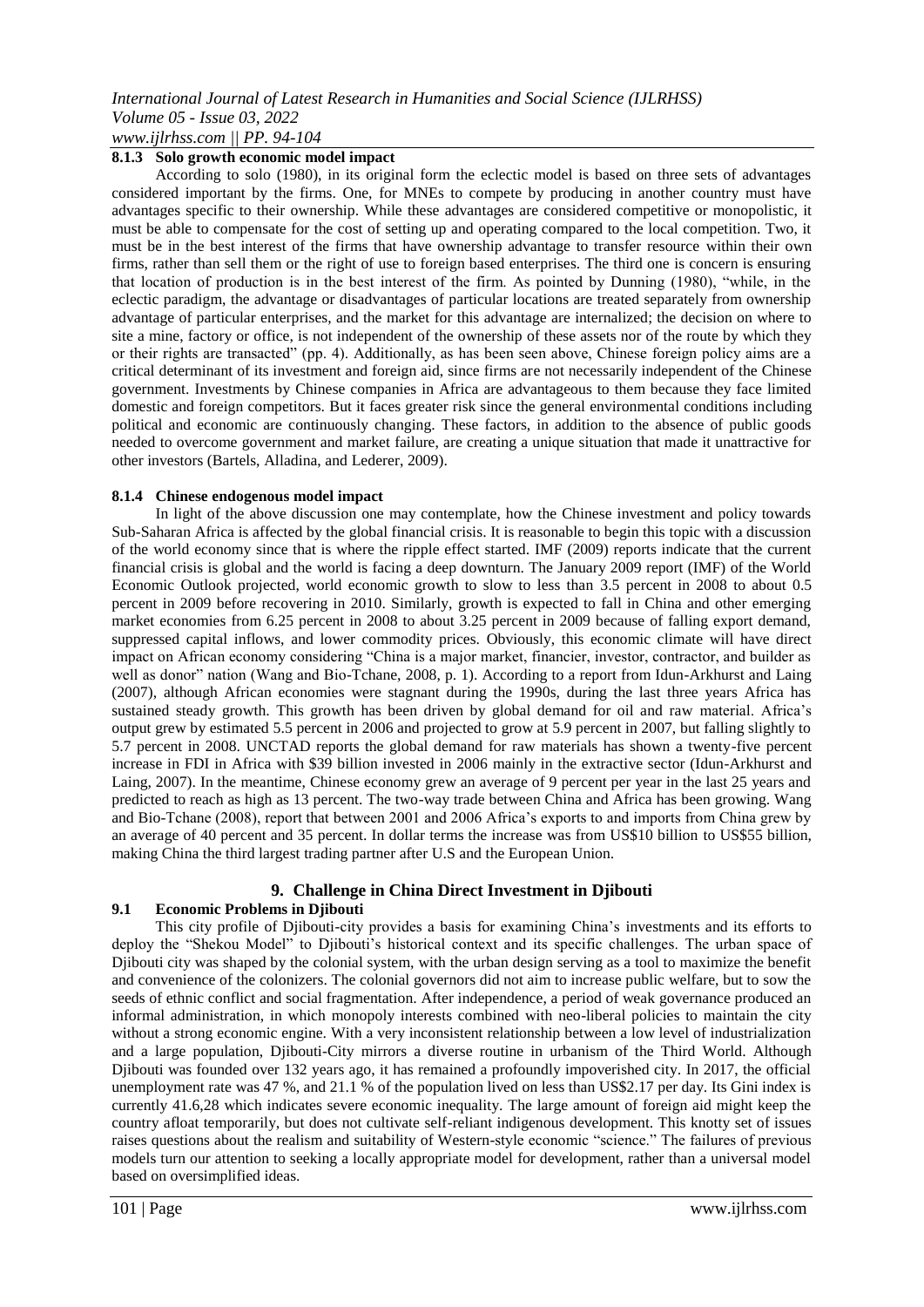*www.ijlrhss.com || PP. 94-104*

### **9.2 Factors of production challenges**

The first obstacle lies in the monopoly of the transport sector in Ethiopia with little internal or external competition, and importers are deprived of the chance to negotiate on transport prices. In 2019, around 85 % of Ethiopia's international trade transportation must pass through Djibouti's port, but more than 95 % of goods19 are transported by the highway rather than by the railway due to the monopoly of Ethiopia Shipping Lines (ESL) (Kassahun, 2014). The average railway transportation operates less than four times a week, making it hard to keep financial balance. The extent and pace of measures taken by the government to liberalize the supply of logistics services and facilitate trade will determine whether a virtuous cycle will be generated and the extent of the benefits that will accrue from that cycle (Kassahun, 2014). Moreover, the railway suffers from a shortage of electricity; according to an interview with a Chinese manager, sudden power outages sometimes force the train to move backward 20 km on a slope to wait for the power to restart. Third, the absence of law in railway management in Ethiopia exposes its operation to great maintenance costs, causing tensions with indigenous residents and "tragedy of the commons" The solutions to these problems have many uncertainties because they require broad participation to work on economic reforms, public policy, implementation, and coordination in the infrastructure system.

Second, a fundamental gap exists between China and Djibouti in the transfer of the so-called "Shekou Model," because Shekou was produced by multiple stakeholders, whereas Djibouti remains controlled by monopolies. For example, although Chinese SOEs are usually privileged to obtain land nearly for free by internal agreements with government, informal developers and stakeholders had a significant presence during Shenzhen's first two decades. While they have deeply participated in shaping urban spaces as pioneer zone builders who tested various sociospatial approaches to creating urban settlements, many regions in Shenzhen, such as Chegongmiao, Sungang, and Bagualing, implicate the "unplanned" and incremental self-evolution of SOE land in the urban core (Chen, 2017). The capital and laborers were mutually attractive in the market so that companies took advantage of low labor costs and workers obtained much higher salaries than the average income of mainland Chinese. No residential problems occurred even during the peak period when the park housed 20,000 workers; dormitories were constructed by CMG and rented to companies. This somehow signified a planned economy ideology in the collectivism period and soon changed when Yuan Geng, the leader of CMG, decided to change to a market-oriented housing system in which employees could buy their apartment, so that private properties could help on social vitality. The exchange of people and trade brought by the port and park created the need for living services, and the urban expansion that spontaneously grew around the industrial park formed a compact and mixed-function city, in contrast to modern urban planning that usually separates production and living. Unlike many developing countries in which a low cost of labor is a common feature and feeds commercial competitiveness, labor is expensive in Djibouti, about four times that of Ethiopia on average, due to the extremely high daily consumption caused by the shortcomings of both public service and private sectors. Like the railway and the city, shortages of electricity and water hinder the development of the Djibouti International Free Trade Zone. The Chinese CGCOC Group constructed a water supply infrastructure from Ethiopia to Djibouti to fill the gap, but Ethiopia also suffers from water and electricity shortages. As a result, it is difficult to attract potential manufacturing.

#### **9.3 Political Challenges**

The second difference between Djibouti and Shekou pivots on the relationship between CMG and the Shenzhen municipal government. One of Djibouti's concerns was DP World's project to construct a rival port in Somaliland that would also serve Ethiopia. Ambitions of this kind lie at the heart of China's lending and investment programmed in Djibouti's port and zone projects. In this case there is another Rashomon-type story. On the one side, the US military has been concerned about China gaining control of the entire port and threatening US military operations. The Djibouti government has accused DP World of not wanting to invest in Djibouti, but just wanting to sit there keeping potential competitors out while they invested in other places around the Horn of Africa, whereas the Chinese were prepared to invest. Naturally, DP World sees it differently. In the meantime, borrowing to finance the port and the Djibouti–Addis Ababa railway infrastructure in a country with a small economy led to large increases in Djibouti's foreign debt (about US\$1.3 billion) and now this small country is at risk of debt distress.

For instance, the legitimization of land ownership according to the Great-Red-Line Agreement (GRAgreement) was another important reason for the rapid construction and gentrification of Shekou when the Shenzhen municipal government announced that it would hold the right of approval for all development plans, land transfers, and architectural design from the autonomous SOEs. The GRAgreement was signed mostly between 2002 and 2003 to clearly define the SOE land's horizontal boundary via precise geographic position and to prescribe how much the SOE could build vertically. The GRAgreement made most land-rich SOEs launch an unprecedented run of construction to capitalize on all prescribed real estate value within the agreed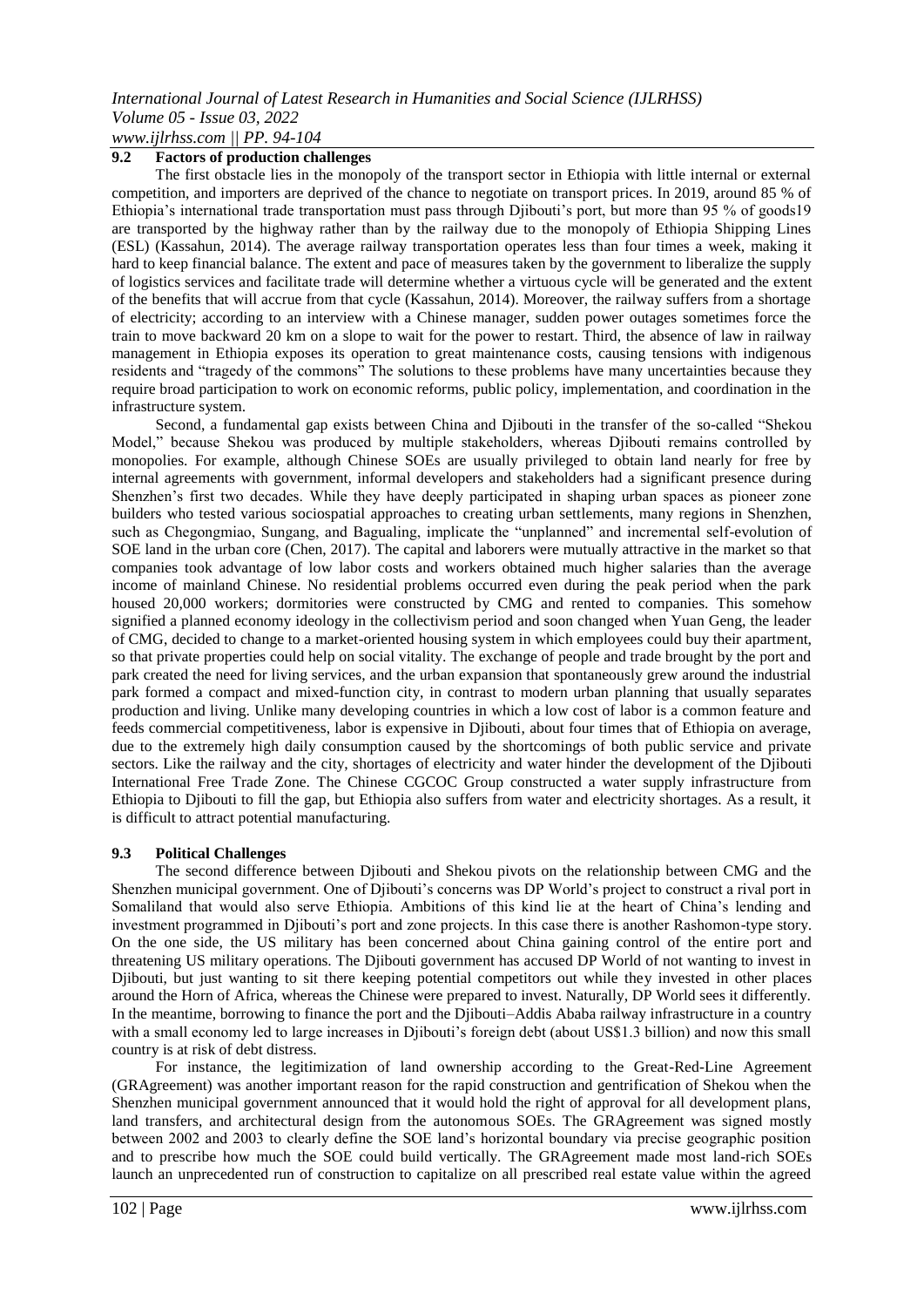*www.ijlrhss.com || PP. 94-104*

10-year period. The construction fever made several less-dense and highly open urban regions much denser, with a sharp increase in gated communities and a decrease in public spaces, which, in turn, strengthened the SOEs' real estate departments into bigger entities that were even more demanding with the government in land and planning negotiations than before.

### **9.4 Cultural conflict**

Chinese culture believes in harmony in diversity, which is an ancient philosophical system based on mutual benefit and interest for people from different cultural backgrounds. Since 1979, cultural connection with Djibouti has helped China integrate into the world economy, especially by the inflow FDI from these countries and regions. Buckley et al. Suggested that cultural distance is a negative determinant of China's OFDI, as the cultural proximity of host countries can increase FDI from China. As the OBOR initiative focuses not only on China's economic integration into the global economy, but also on the cultural communication and convergence with the world, the OBOR initiative might mitigate the negative effects of cultural distance and increase China's OFDI in the OBOR countries. Djibouti occupies a strategic location on transit routes to the Suez Canal and is an outlet to the sea for land-locked Ethiopia, which, with over 110 million citizens, is Sub-Saharan Africa's second most populous country. It is well positioned to serve as a hub for transshipment, industrial processing and dutyfree wholesale activities in the Horn of Africa. To meet its ambitions, in 2006 Djibouti granted Dubai's DP World an exclusive 30-year concession, but terminated it in 2018 when DP World was unwilling to expand its investment beyond the Doraleh Container Terminal. With the help of Chinese loans, CM Port was involved in the construction of the Doraleh Multipurpose Port, from 2013, aiming to make Djibouti a showcase 'port–park– city', but it faces a challenge in that DP World is suing CM Port, accusing the Chinese firm of luring Djibouti to break its exclusive contract with DP World. Although DP World was unwilling to expand its investments in Djibouti, it clearly sees prospects for port development in that part of the world.

### **10.Suggestion of Chinese Investment**

### **10.1 Prospect of China's investment in Djibouti**

Djibouti, located at the horn of Africa, is a part of China's multibillion-dollar program 'Belt and Road Initiative'(BRI) which aims to achieve geostrategic and commercial objectives. An emerging market opportunity to fuel economic growth, the quest for raw material resources has drawn Chinese attention to the African region. Djibouti is situated on the Bab-el-Mandeb Strait which connects the Red Sea to the Indian Ocean and for China this will help to connect Africa with the Maritime Silk Route of BRI as an important dot. The strategic location has urged China to invest largely in this area to gain geopolitical advantage. Djibouti was lured into borrowing excessively from China for the sake of development, which pushed them towards a debt trap. Over time, China's relationship with the West normalized, but its increasing demand for natural resources, new markets and investment possibilities meant that it did not downgrade the status of Africa. Rather, it sought to expand and formalize the collaboration further, first via the China-Africa Forum in 2000 in Beijing that led to the Beijing Declaration and later via the publication of China's Africa Policy in January 2006, which brings together existing policies dealing with the relationship between China and Africa. Thus, it includes a wide range of policies and strategies within politics, economics, education, culture and health as well as military cooperation, but neither informs us about the size of Chinese aid nor about its modalities. Instead, it hints at the importance China currently gives Africa (Government of China, 2006). The Beijing Action Plan (2007-9), successor of the Addis Ababa Plan (2004-6), builds upon the Africa Policy but, in contrast to it, includes a number of concrete initiatives. Among the most interesting are: China and Africa have agreed to hold political consultation on the sidelines of the UN General Assembly to exchange views on major issues of common interest; China will send 100 agricultural experts to Africa and set up 10 demonstration centers of agricultural technology; the Chinese government will support Chinese banks in setting up a Development Fund to support well established and reputable Chinese companies in investing in Africa, and encourage them to set up 3-5 overseas economic and trade co-operation zones in African countries (the first of which was recently inaugurated in the Zambian Copperbelt); China will increase from 190 to over 440 the number of export items eligible for zero-tariff treatment; by 2009 it will double the amount of its assistance to African countries in 2006; it will provide US\$3 bn of preferential loans and US\$2 bn of preferential export buyer's credit; and it will train 15,000 African professionals in the next 3 years (Gill et al., 2007: Appendix 1). Furthermore, the Plan's wording is worth noting. Almost all pledges begin with 'the two sides agreed', 'the two sides welcomed', or 'the two sides decided', thereby underlining the commitment to act by both sides.

### **10.2 Policy suggestion of government and enterprises in China to Djibouti**

Beyond investigating the potential relevance of the aforementioned two variables, this text also analyzes how a key Chinese company on the MSR globally—China Merchants Group—pioneered commercial